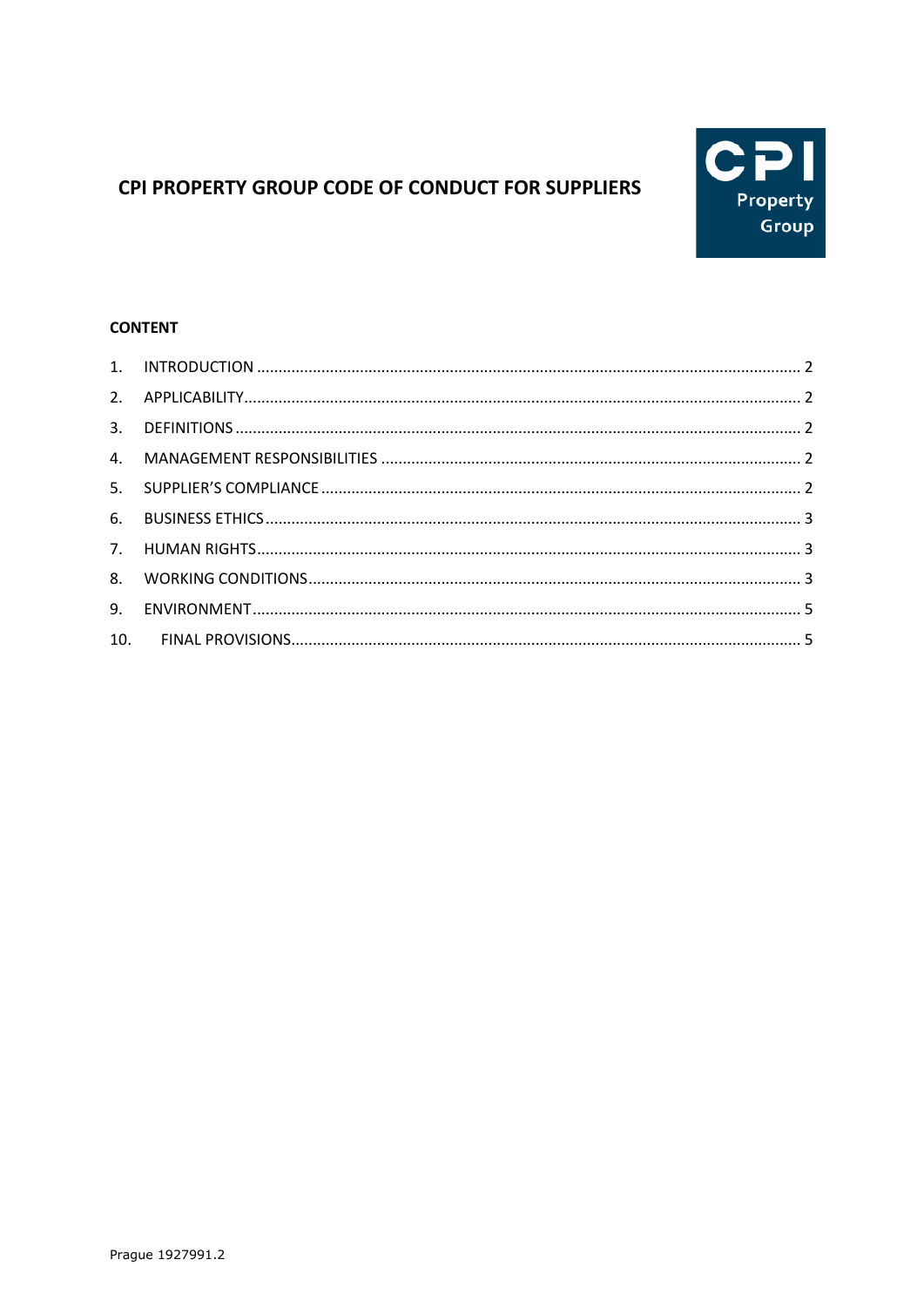## <span id="page-1-0"></span>**1. INTRODUCTION**

- 1.1 The Group operates its business in several European countries and always complies with applicable laws and the Group's Code of Business Ethics and Conduct and other Group's internal rules.
- 1.2 The Group endeavours to build a partnership with the Suppliers that operates in a manner consistent with the Group's values including ethical, social and environmental aspects. Therefore, the purpose of this Code is, in connection and compliance with the Group's Code of Business Ethics and Conduct and other Group's internal rules, to express that the Group places the same ethical, social and environmental requirements on the Suppliers as on itself and its own Representatives, and to set out the main principles that the Group expects to be maintained by the Suppliers.

# <span id="page-1-1"></span>**2. APPLICABILITY**

- 2.1 This Code applies to, and shall be observed by, all Suppliers and their employees, officers, directors, partners and other representatives.
- 2.2 The prior written approval of the Board of Directors of CPI Property Group S.A. is required for any deviation from this Code, provided that such deviation would not breach any applicable laws.

# <span id="page-1-2"></span>**3. DEFINITIONS**

- <span id="page-1-5"></span>3.1 Unless in this Code stated expressly otherwise or unless the context requires otherwise, the capitalized terms used in this Code shall have the meaning ascribed to them in this Sectio[n 3.1](#page-1-5) of this Code:
	- 3.1.1 "**Code**" means this CPI Property Group Code of Conduct for Suppliers;
	- 3.1.2 **"Group"** means CPI Property Group S.A. and its subsidiaries;
	- 3.1.3 **"Representative"** means any officer, director, employee or anyone other directly engaged with, and authorized to act on behalf of, the Group, and **"Representatives"** shall be construed accordingly; and
	- 3.1.4 **"Supplier"** means any supplier of goods and services of the Group and its subsidiaries, including their employees, officers, directors, partners and other representatives, and "**Suppliers**" shall be construed accordingly.

# <span id="page-1-3"></span>**4. MANAGEMENT RESPONSIBILITIES**

4.1 The overall responsibility for the pursuing of this Code rests with the Board of Directors of CPI Property Group S.A. that acts through the Compliance Officer of the Group. The Compliance Officer of the Group reports to the Board of Directors of CPI Property Group S.A. on a regular basis.

# <span id="page-1-4"></span>**5. SUPPLIER'S COMPLIANCE**

- 5.1 The Suppliers shall maintain a full compliance with applicable laws, as well as hold and keep valid all the required permits, registration and licenses necessary for their business operations. The requirement for the Suppliers to comply with applicable laws should be incorporated in the Group's agreements with the Suppliers.
- 5.2 The Suppliers shall ensure that all their employees, officers, directors, partners and other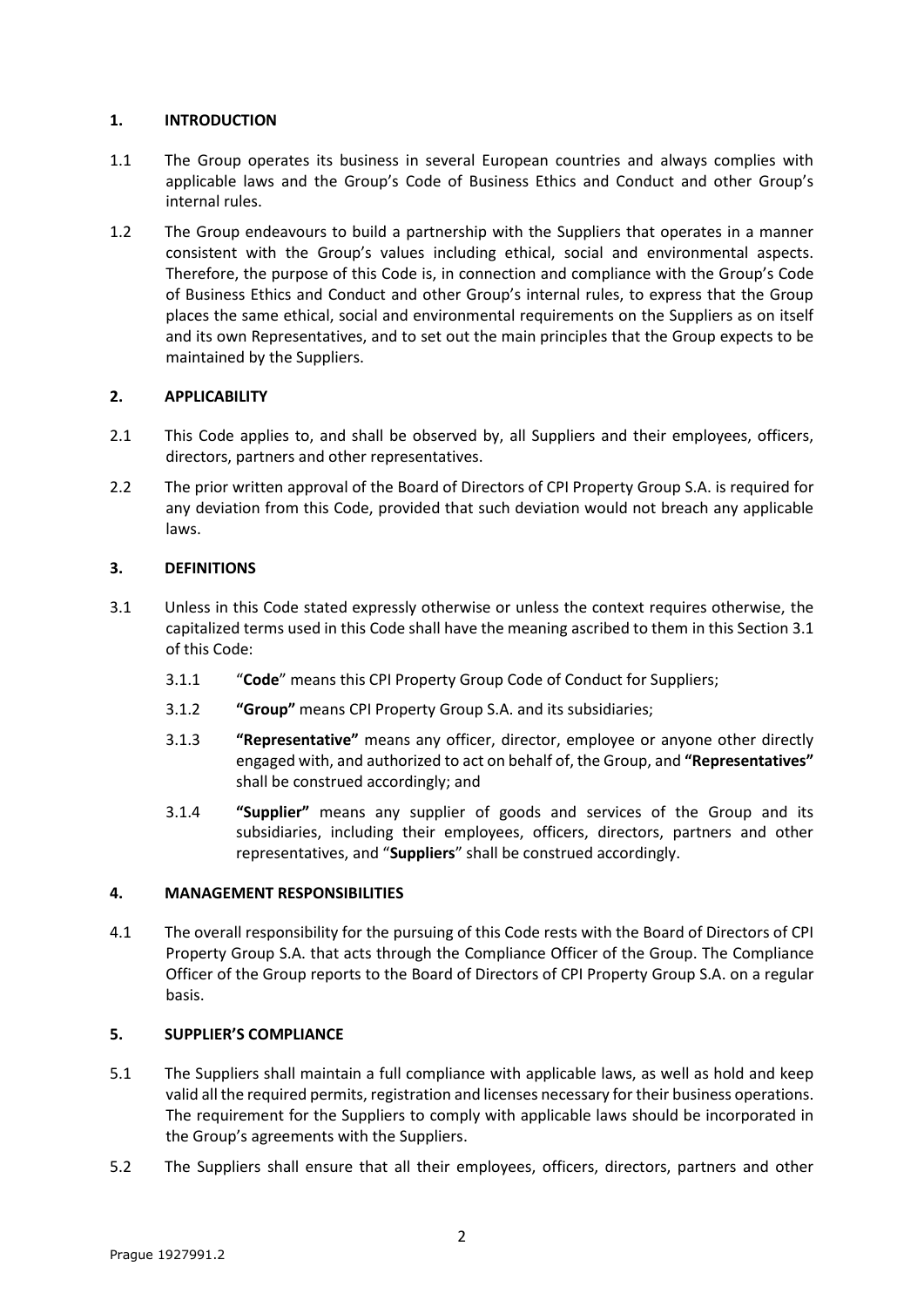representatives comply with applicable laws and the principles and standards set forth in this Code.

- 5.3 The Suppliers shall understand that a proper action may be taken against those who do not comply with applicable laws and the principles and standards set forth in this Code. In case of serious breach of this Code, even the contractual relationship between the Group and the respective Supplier may be affected.
- 5.4 The Group is committed to communicate this Code to all Suppliers so they are aware of their respective obligations. The Group is also committed to carry out the annual surveys of the Suppliers' compliance with their obligations under this Code.

## <span id="page-2-0"></span>**6. BUSINESS ETHICS**

- 6.1 The Suppliers' business operations shall be characterized by the high business ethics, honesty and responsibility. The Suppliers shall always act ethically and professionally and comply with applicable laws while conducting the business, which means, among others:
	- 6.1.1 to comply with applicable laws on prohibition and prevention of bribery, corruption and frauds, as well as with the principles set out in the Group's Anti-Corruption, Anti-Bribery and Countering of Frauds Policy (including non-providing any gifts or entertainment to the Representatives to gain improper advantage or preferred treatment);
	- 6.1.2 to comply with applicable laws on fair competition, whereas the Suppliers shall avoid any type of price collusion, cartel agreements or abuse of dominance; and
	- 6.1.3 to comply with applicable laws on prohibition and prevention of money laundering and terrorist financing, as well as with the principles set out in the Group's Anti-Money Laundering and Counter-Terrorist Financing Policy.

#### <span id="page-2-1"></span>**7. HUMAN RIGHTS**

7.1 The Suppliers shall respect and promote recognized human rights, including appropriate labour conditions and practices, and not cause, contribute to, or be linked with, a negative impact on human rights in the work place or in relation to their business operations.

#### <span id="page-2-2"></span>**8. WORKING CONDITIONS**

#### 8.1 **Non-Discrimination**

- 8.1.1 The Suppliers shall treat theirs existing and prospective employees, officers, directors, partners and other representatives fairly, based only on factors related to the Suppliers' legitimate business interests, and without regard to race, ethnicity, religion, gender, gender identity or expression, sexual orientation, national origin, political views, age, marital status, disability or any other personal characteristic.
- 8.1.2 The Suppliers shall ensure that harassment, bullying, intimidation or other degrading treatment does not occur within their business operations.

#### 8.2 **Salary**

8.2.1 Salaries shall be paid directly to the Suppliers' employees at the stipulated time and in full. The statutory national minimum wage shall be the lowest acceptable salary level.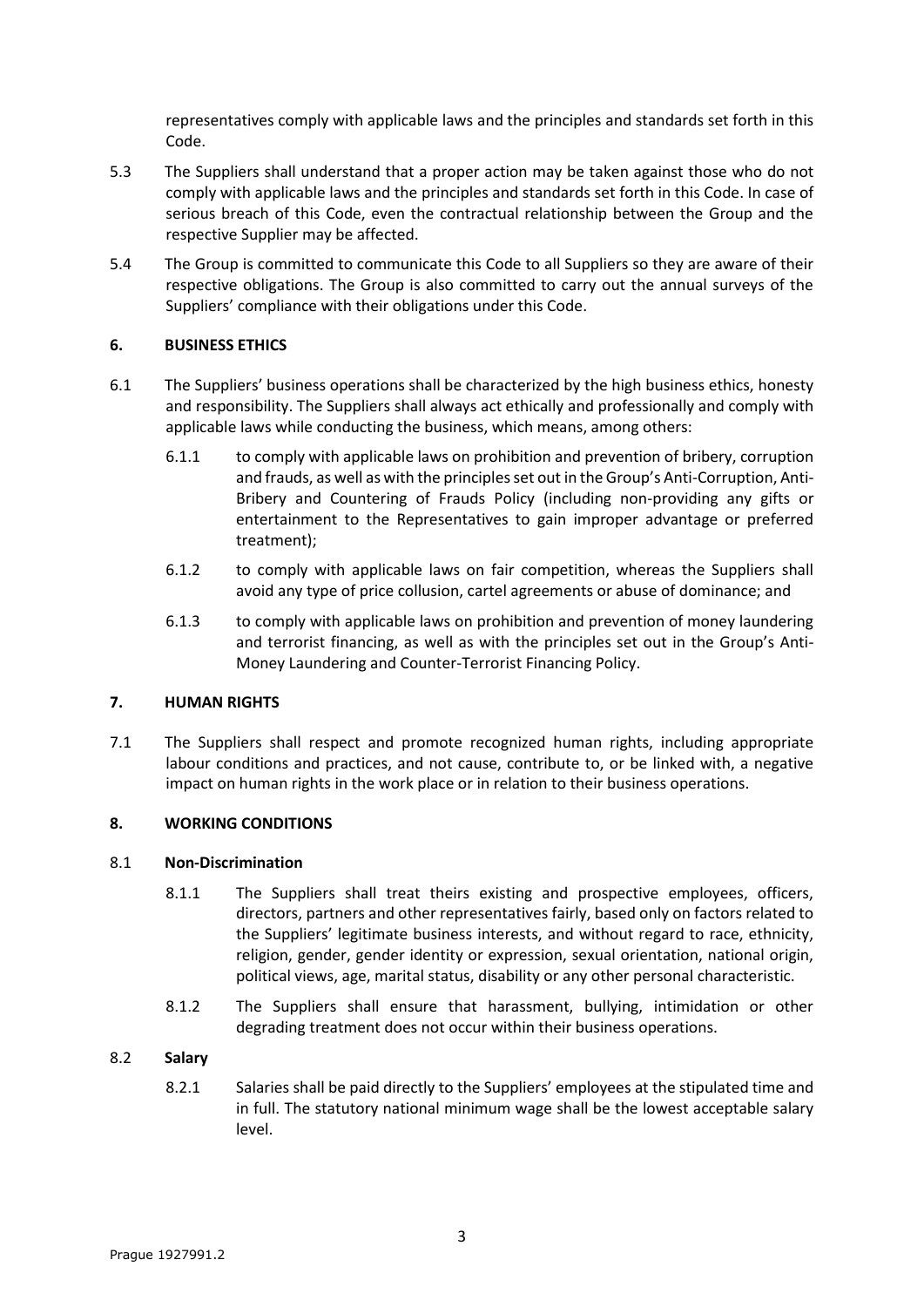#### 8.3 **Work Time**

8.3.1 All Suppliers' employees shall be entitled to statutory leave, including sickness and parental leave. Working hours, including overtime, may not exceed the maximum working hours given by applicable laws. All Suppliers' employees shall be also entitled to statutory weekly rest given by applicable laws.

#### 8.4 **No Child Labour**

- 8.4.1 The Suppliers shall ensure that child labour is not used in any way within their business operations.
- 8.4.2 The Suppliers shall never employ minors under age of 15 or those who are under any other applicable statutory age. Employment of minors under age of 18 is only possible after they have finished compulsory schooling or if the simultaneous employment does not prevent them to continue in, and finish, the compulsory schooling. However, such employment may never include any hazardous tasks.

## 8.5 **No Forced Labour**

- 8.5.1 All work for the Suppliers shall take place voluntarily. The Suppliers shall not be in any way linked to the use of compulsory or forced labour.
- 8.5.2 The Suppliers shall also comply with applicable laws prohibiting human trafficking.

## 8.6 **Health and Safety**

8.6.1 The Suppliers are obliged to provide a safe and healthy workplace to their employees, officers, directors, partners and other representatives, including appropriate information, instruction, training and supervision. In this respect, the Suppliers shall implement adequate health and safety standards.

#### 8.7 **Whistle-blowing Program**

- 8.7.1 The Group expects that all Suppliers provide their employees with access to adequate reporting channels to raise concerns about any legal or ethical issues related to the Suppliers' business operations, including, but not limited to:
	- (a) Conduct, which is an offence or breach of applicable laws;
	- (b) alleged miscarriage of justice;
	- (c) health and safety risks;
	- (d) unauthorized use of public funds;
	- (e) possible fraud and corruption;
	- (f) sexual, physical or verbal abuse;
	- (g) bullying or intimidation of employees, customers or service users;
	- (h) abuse of authority; and
	- (i) other illegal or non-ethical conduct.
- 8.7.2 The Suppliers shall promptly investigate any such concern raised through the whistle-blowing program. The Suppliers are also obliged to protect the whistleblower during and after the investigation process.

#### 8.8 **Freedom of Association**

8.8.1 The Suppliers shall respect the rights of employees to organize themselves through labour unions, as well as their right to bargain collectively, without any fear of